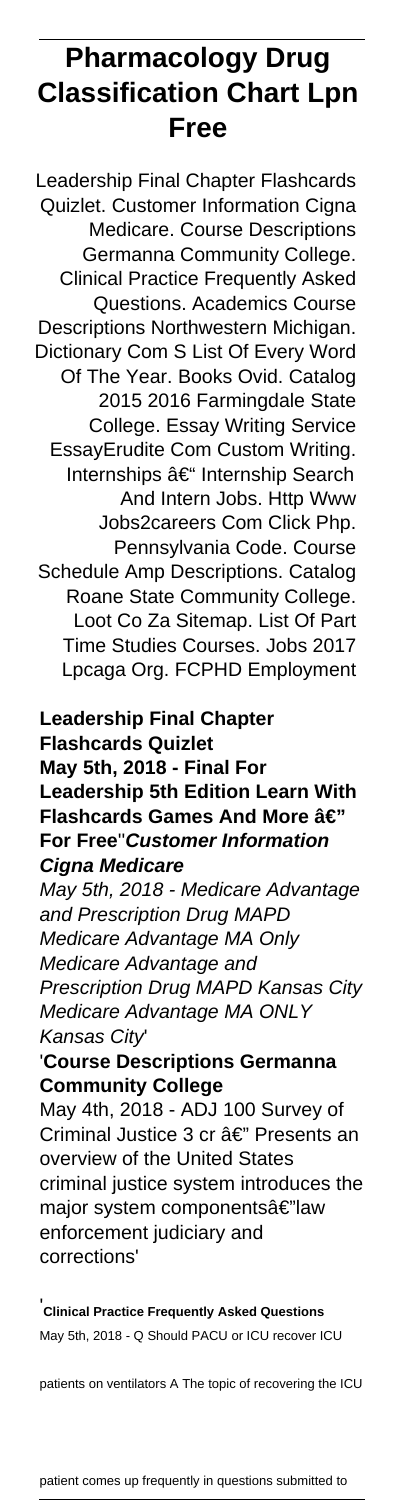the Clinical Practice Committee''**academics course descriptions northwestern michigan**

may 2nd, 2018 - this course expands upon previously learned computerized general ledger accounting focuses on developing skills for application through the continued use of accounting software including chart of accounts journal entries sales receivables expenses accounts payable payroll and automated general ledger'

'**DICTIONARY COM S LIST OF EVERY WORD OF THE YEAR NOVEMBER 28TH, 2017 - A LIST OF EVERY WORD OF THE YEAR SELECTION RELEASED BY DICTIONARY COM DICTIONARY COM S FIRST WORD OF THE YEAR WAS CHOSEN IN 2010**''**Books Ovid May 6th, 2018 - More Than 4 500 Ebooks And Many Book Collections Including Archive Collections Of Critical Historical Material As Well As Publisher And Topical Collections**' '**CATALOG 2015 2016 FARMINGDALE STATE COLLEGE** MAY 3RD, 2018 - AET 104 COMBUSTION ENGINE

THEORY THIS IS A THEORY COURSE DESIGNED

TO INTRODUCE THE STUDENT TO BASIC HEAT

ENGINE TYPES THEIR PHYSICAL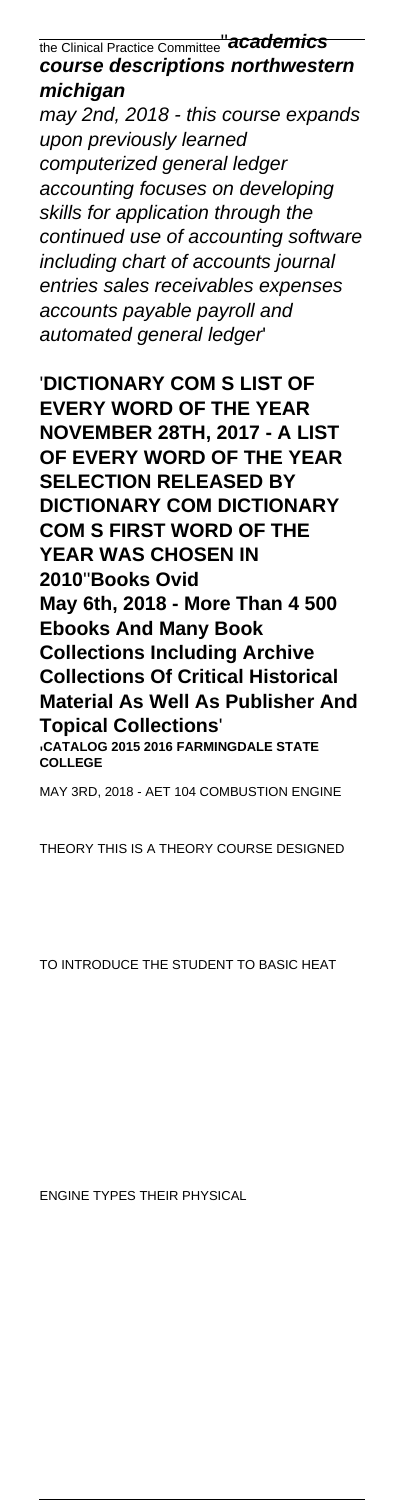'**essay writing service essayerudite com custom writing**

may 5th, 2018 - we provide excellent essay writing service 24 7 enjoy proficient essay writing and custom writing services provided by professional academic writers"**Internships – Internship** 

**Search and Intern Jobs May 6th, 2018 - Find internships and employment opportunities in the largest internship marketplace Search paid internships and part time jobs to help start your career**'

## '**http www jobs2careers com click php**

May 5th, 2018 - We would like to show you a description here but the site wonâ€<sup>™t</sup> allow us

'**PENNSYLVANIA CODE**

MAY 5TH, 2018 - A REGISTERED  $NURSES$   $\hat{a}\in$   $'$  21 1 B PRACTICAL NURSES … 21 141 C CERTIFIED REGISTERED NURSE PRACTITIONERS †¦ 21 251 D INTERPRETATIONS  $\hat{\sigma}\in I$  21 401 E CHILD ABUSE REPORTING  $REQUIREMENTS \hat{a} \in l$  21 501 '**Course Schedule amp**

#### **Descriptions**

May 4th, 2018 - Take advantage of this at a glance look at the pages on the SCC website you most often visit Use this as a tool to navigate quickly to info you need the most'

### '**Catalog Roane State Community College**

May 6th, 2018 - Note The terms in which a course is normally taught is at the end of each description F Fall Sp Spring Su Summer Jump to TN eCampus Courses'

#### '**Loot co za Sitemap**

May 4th, 2018 - 5060133745181 Agents Of Anarchy Sex Pistols 634904017019 0634904017019 Boy in Da Corner Dizzee Rascal Various Producers 9781436758147

1436758149 A Woman s Word And How She Kept It 1878 Virginia Frances Townsend''**LIST OF PART TIME**

**STUDIES COURSES** MAY 5TH, 2018 - CREDENTIAL NAME OFFERED

LOCATION DESCRIPTION AVAILABLE C ABNORMAL